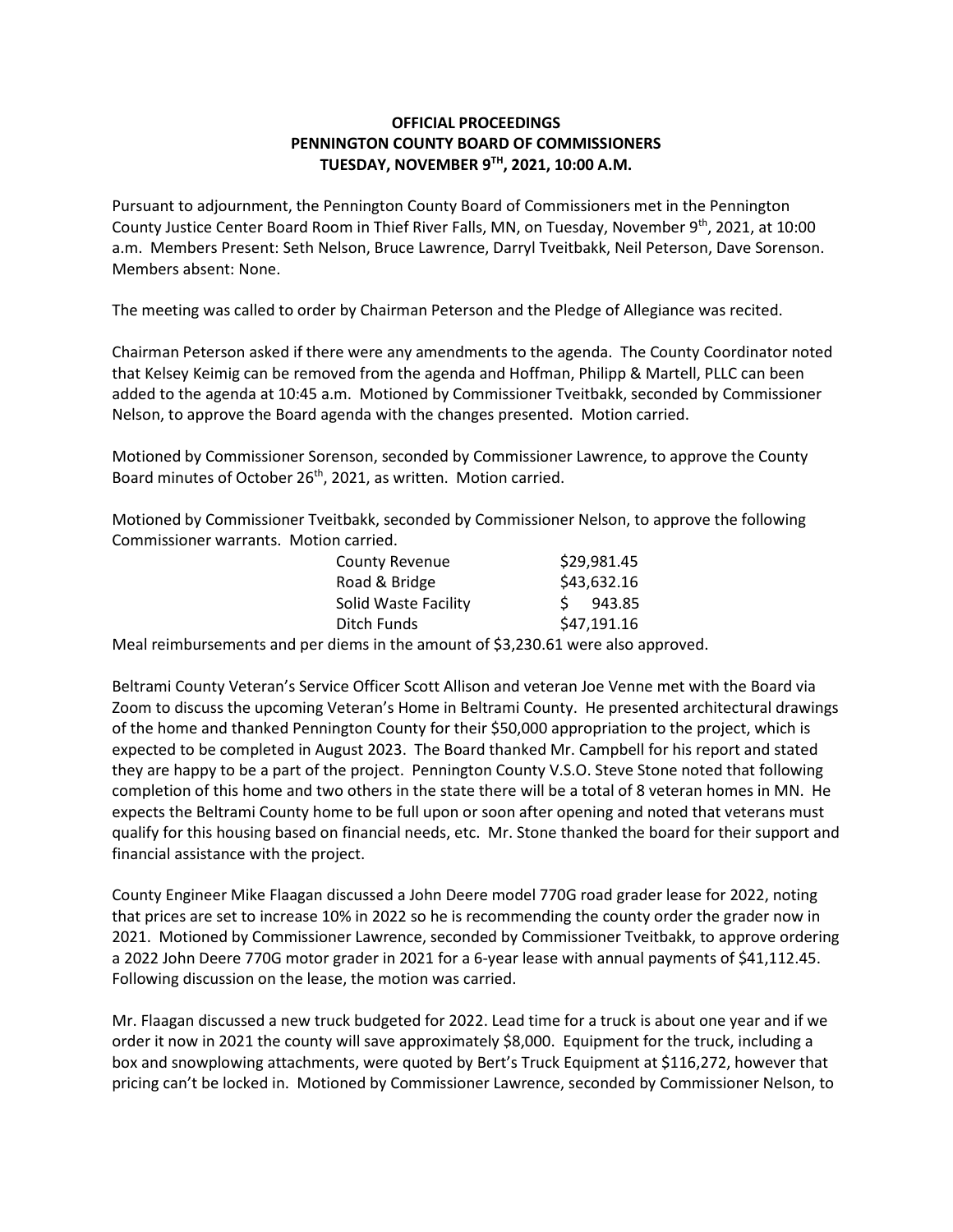order a 2022 Freightliner truck chassis and related truck equipment in 2021 as recommended by the County Engineer and detailed above. Motion carried.

Engineer Flaagan discussed the sign and sign maintenance duties that were held by Joe Garry prior to his transfer to Highway Technician III. Mike would like to transfer the sign duties to a current employee, which would involve an internal posting and would not be a new hire. Motioned by Commissioner Lawrence, seconded by Commissioner Tveitbakk, to approve posting in-house for the duties of sign and sign maintenance. Motion carried.

The Road Committee will conduct a fall tour of roads and projects on November 16th, 2021, beginning at 8:00 a.m.

Pennington County SWCD District Manager Peter Nelson discussed the 2022-2023 Natural Resources Block Grant agreement. Motioned by Commissioner Lawrence, seconded by Commissioner Sorenson, to accept and approve the 2022-2023 Natural Resources Block Grant Agreement between Pennington County and the MN Board of Water and Soil Resources in the amount of \$116,970. Motion carried.

Mr. Nelson provided an update on SWCD projects, noting that about 15 side water inlets are being installed for J.D.#25 and they are working with N.C.T.C. to survey 53 outlets in the district.

Committee Reports / Commissioner Updates: None.

## County Auditor-Treasurer Items:

Auditor-Treasurer Jennifer Herzberg stated the ARP Committee met with Ehlers on 11/08/21 to discuss eligible uses of the funding. Commissioner Tveitbakk stated that the County calculated little to no revenue loss in 2020 due to state funds received for the CSAH #8 bridge project. He noted that the county needs to identify needs and potential uses for the ARP funds. Ms. Herzberg said the county can re-calculate revenue loss on an annual basis, and if loss can be determined then restrictions on the ARP funds is greatly reduced.

Commissioner Lawrence noted that Human Services will be adding new, budgeted video conferencing equipment in their building for ITV meetings.

## County Coordinator Items:

County Coordinator Kevin Erickson continued discussion on health insurance effective dates for new hires, noting that the Personnel Committee has met since the last Board meeting to discuss the issue. Motioned by Commissioner Lawrence, seconded by Commissioner Tveitbakk, to approve changing the health insurance effective date for new hires to the first of the month following date of hire; effective January  $1<sup>st</sup>$ , 2022. Motion carried.

Commissioner Tveitbakk noted that Steve Walberg was here recently on behalf of AVI Systems, Inc. to troubleshoot switches located at the County Board table. He recommended that the PC or computer and video/audio systems in the room all be turned on before a connection is made between the devices.

County Attorney Items: The County Attorney was not in attendance.